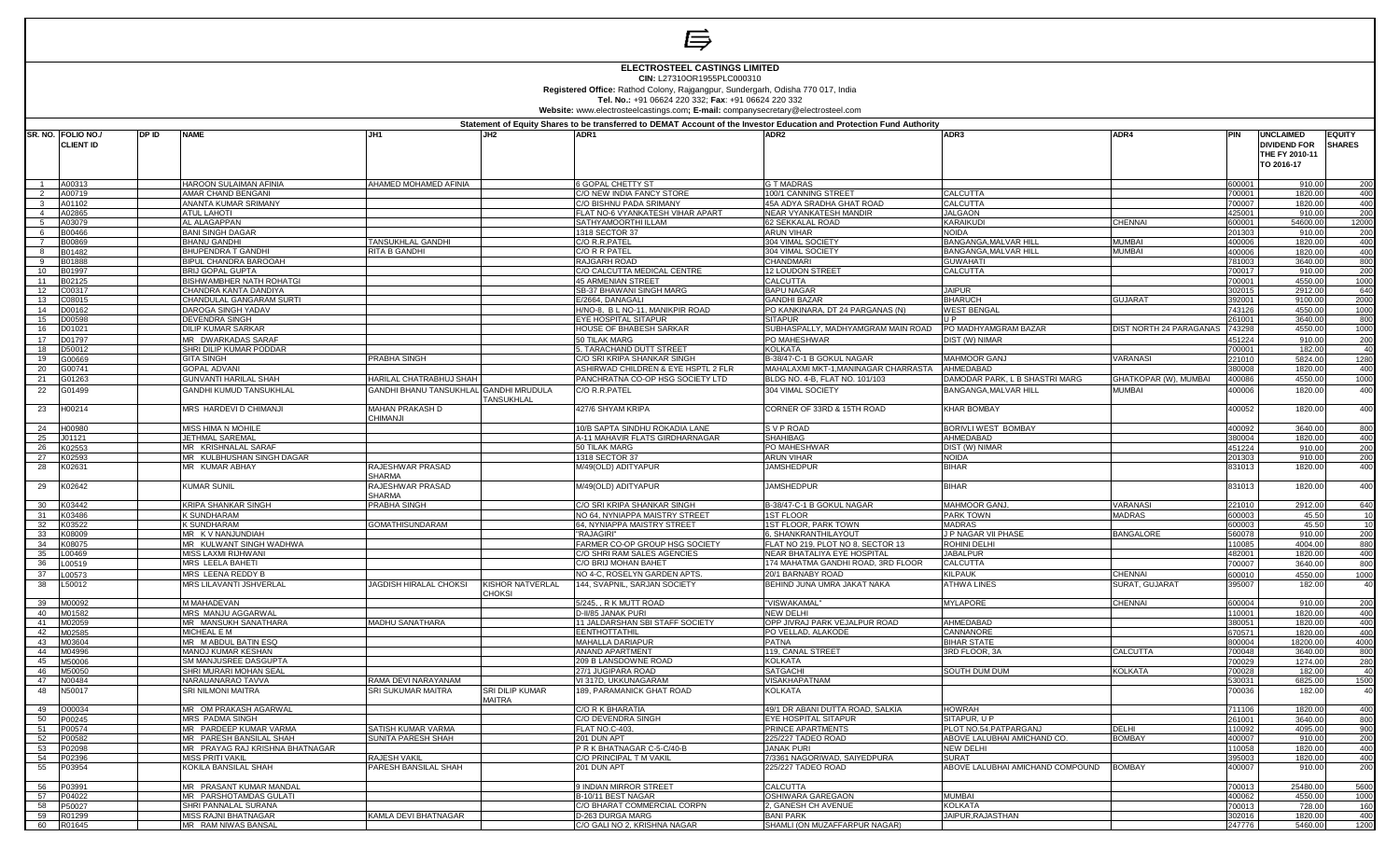|          | SR. NO. FOLIO NO./           | DP ID    | <b>NAME</b>                                                  | JH1                                      | JH2 | ADR1                                                    | ADR <sub>2</sub>                                     | ADR3                                    | ADR4                          | PIN              | <b>UNCLAIMED</b>    | <b>EQUITY</b> |                  |
|----------|------------------------------|----------|--------------------------------------------------------------|------------------------------------------|-----|---------------------------------------------------------|------------------------------------------------------|-----------------------------------------|-------------------------------|------------------|---------------------|---------------|------------------|
|          | <b>CLIENT ID</b>             |          |                                                              |                                          |     |                                                         |                                                      |                                         |                               |                  | <b>DIVIDEND FOR</b> | <b>SHARES</b> |                  |
|          |                              |          |                                                              |                                          |     |                                                         |                                                      |                                         |                               |                  | THE FY 2010-11      |               |                  |
|          |                              |          |                                                              |                                          |     |                                                         |                                                      |                                         |                               |                  | TO 2016-17          |               |                  |
|          |                              |          |                                                              |                                          |     |                                                         |                                                      |                                         |                               |                  |                     |               |                  |
| 61       | R01780                       |          | MRS RAMABEN P UMRAO                                          | VIJYA P UMRAO                            |     | SHANKAR SAGAR                                           | 51 SOPHIA COLLEGE LANE                               | BREACH CANDY, BOMBAY 400026             |                               | 400026           | 1820.00             |               | 400              |
| 62       | R01800                       |          | MR RAMAIAH CHUNDURI                                          |                                          |     | YAGNASALAPET                                            | PO KARANCHEDU                                        | DT PRAKASAM 523168                      |                               | 523168           | 910.00              |               | 200              |
| 63       | R02412                       |          | MR RANGARAO KAPUGANTI                                        | PRAKASH KAPUGANJI                        |     | 11-5-36 VULLI VEEDHI                                    | VIZIANAGARAM 531201                                  |                                         |                               | 531201           | 4550.00             |               | 1000             |
| 64       | R03067                       |          | MRS REKHA KUMAR                                              | SURESH KUMAR                             |     | 2163, SECTOR C-2                                        | VASANT KUNJ                                          | <b>NEW DELHI</b>                        |                               | 110070           | 9100.00             |               | 2000             |
| 65       | R04353                       |          | RANJITA PODDER                                               |                                          |     | 1A BALUHAKKAK LANE                                      | CALCUTTA                                             |                                         |                               | 700017           | 9100.00             |               | 2000             |
| 66       | R04379                       |          | RAVINDRA KALYANPUR                                           | ROSHNA KALYANPUR                         |     | 12/93 UNNATH NAGAR PART-II<br>$B-16$                    | OFF M G ROAD GORGGAON (W)                            | <b>BOMBAY</b>                           |                               | 400062           | 3185.00             |               | 700              |
| 67<br>68 | R04382<br>R04383             |          | REBECCA GEORGE<br>REBECCA GEORGE                             | JAYANT BHUSHAN<br>JAYANT BHUSHAN         |     | $B-16$                                                  | SECTOR 14<br>SECTOR 14                               |                                         |                               | 999999<br>999999 | 2275.00<br>2275.00  |               | 500<br>500       |
| 69       | R04444                       |          | MRS RADHA M KHAMBADKONE                                      | SANGEETA C VALV                          |     | C/O K V SHENOY                                          | 57,1ST FLOOR,7TH CROSS                               | SAMPIGE ROAD, MALLESHWARAM              | BANGALORE-560003              | 560003           | 3640.00             |               | 800              |
| 70       | R05034                       |          | RAJIB SARKAR                                                 | MAMATA SARKAR                            |     | H/O BHABESH SARKAR                                      | MGM MAIN ROAD, SUBHASPALLY                           | PO MADHYAMGRAM BAZAR, DT 24 PGS(N)      | <b><i>NEST BENGAL</i></b>     | '43298           | 3640.00             |               | 800              |
|          |                              |          |                                                              |                                          |     |                                                         |                                                      |                                         |                               |                  |                     |               |                  |
| 71       | R50004                       |          | SRI RAJKUMAR SINGH KASHWAL                                   |                                          |     | <b>INDRA BHAWAN</b>                                     | TUKOGANJ                                             | <b>INDORE</b>                           |                               | 999999           | 91.00               |               | 20               |
| 72       | R50059                       |          | SM. RAJALAKSHMI NARAYANAN                                    | P S NARAYANAN                            |     | B-404, GOKUL PARADISE                                   | THAKUR COMPLEX, KANDIVALI(EAST)                      | <b>MUMBAI</b>                           |                               | 400101           | 910.00              |               | 200              |
| 73       | S01153                       |          | <b>SANJU KOHLI</b>                                           | SURINDER MOHAN KOHLI                     |     | D-26 PAPER MILL COLONY                                  | YAMUNA NAGAR                                         |                                         |                               | 35001            | 2275.00             |               | 500              |
| 74       | S03012                       |          | SHARDA BEN RAMESH CHADRA PATEL                               |                                          |     | 202, VISHAT APPART                                      | BETHI COLONY                                         | <b>KHATODRA</b>                         | SURAT                         | 395002           | 910.00              |               | 200              |
| 75       | S03108                       |          | MISS SHARMILA D CHIMANJI                                     | MAHAN PRAKASH D                          |     | 427/6 SHYAM KRIPA                                       | CORNER OF 33RD & 15TH ROAD                           | <b>KHAR BOMBAY</b>                      |                               | 400052           | 1820.00             |               | 400              |
|          |                              |          |                                                              | <b>CHIMANJI</b>                          |     |                                                         |                                                      |                                         |                               |                  |                     |               |                  |
| 76       | S04367                       |          | SOMAYAJULU D V J                                             | CHANDRA MOHAN                            |     | 47-3-36 DWARAKANAGAR                                    | VISAKHAPATNAM                                        |                                         |                               | 530016           | 2730.00             |               | 600              |
|          |                              |          |                                                              | BHABAVATULA                              |     |                                                         |                                                      |                                         |                               |                  |                     |               |                  |
| 77       | S05381                       |          | <b>SUNEET KUMAR</b>                                          |                                          |     | C/O RADHEYLAL MAHIPAL SARAN                             | <b>BARIMANDI DHAMPUR</b>                             | <b>DIST BIJNOR U P</b>                  |                               | 246761           | 1820.00             |               | 400              |
| 78       | S05923                       |          | MRS SURESH DAGAR                                             |                                          |     | 1318 SECTOR 37                                          | ARUN VIHAR                                           | <b>NOIDA</b>                            |                               | 201303           | 910.00              |               | 200              |
| 79       | S07036                       |          | SHAIL KUMARI                                                 |                                          |     | CF-397 SALT LAKE CITY EXTN                              | CALCUTTA                                             |                                         |                               | 700064           | 72800.00            |               | 16000            |
| 80       | S07098                       |          | SARLA VATI SUD                                               |                                          |     | C/O SHRI A ROY (ROY INDUSTRIES)                         | KAISER BAGH EAST GATE                                | LUCKNOW                                 |                               | 225001           | 5460.00             |               | 1200             |
| 81       | S09434                       |          | S NAGARATHINAM                                               | PL SUBRAMANIAN                           |     | 102 - A WING KRISHNA                                    | NEELKANTH VIHAR                                      | KURLA, TERMINUS RD                      | TILAK NAGAR, MUMBAI           | 400089           | 7280.00             |               | 1600             |
| 82       | S10277                       |          | SHUKLA DEEPAK JUGALKISHORE                                   |                                          |     | C/O KIRAN D ACHARYA                                     | 15-B ASHIANA HSG SOCIETY                             | NEW SAMA ROAD, NIZAMPURA                | <b>BARODA</b>                 | 390002           | 9100.00             |               | 2000             |
| 83       | S50034                       |          | LT COL SITARAM NAHAR THAKAR                                  | ANJALI SITARAM THAKAR                    |     | C/O STATE BANK OF INDIA                                 | <b>SECURITY DEPT</b>                                 | <b>FORT</b>                             | Mumbai                        | 400001           | 364.00              |               | 80               |
| 84       | S50041                       |          | <b>SM SATISH KUMARI</b>                                      |                                          |     | A-77 SURAJ MAL VIHAR                                    | DELHI                                                |                                         |                               | 110092           | 364.00              |               | 80               |
| 85       | S50091                       |          | SARBATIBAI K NEVATIA                                         | SHRI VINOD NEVATIA                       |     | SREE SADAN ,165 SIMON EAST                              | MIMBAI                                               |                                         |                               | 400022           | 364.00              |               | 80               |
| 86       | T01093                       |          | TARA E MOOCHHALA                                             |                                          |     | 4/3305, HAIDERALI KASSUMJI STREET                       | <b>BEGUMPURA</b>                                     | <b>SURAT</b>                            |                               | 395003           | 7280.00             |               | 1600             |
| 87       | T50005                       |          | <b>MRS TRIVENI DEVI</b>                                      |                                          |     | C/O SITARAM MAHABIR PRASAD                              | 76. COTTON STREET                                    | <b>KOLKATA</b>                          |                               | 700007           | 182.00              |               | 40               |
| 88<br>89 | U00063<br>U00318             |          | ULLAL RAMESH MALLYA<br><b>MRS URMILA SHARMA</b>              | HARI SHANKAR SHARMA                      |     | ULLAL NARAYANA MALLYA & CO<br>790-B SASHTRI BHAWAN      | NORTH WHARE, PORT ROAD,BUNDER<br><b>BRAHAM, PURI</b> | MANGALORE, S KANARA<br>MEERUT CITY (UP) |                               | 575001<br>250002 | 1820.00<br>9100.00  |               | 400<br>2000      |
|          |                              |          |                                                              |                                          |     |                                                         |                                                      |                                         |                               |                  |                     |               |                  |
| 90<br>91 | U00785                       |          | MISS UMA PUNDALIK PATIL<br>MR VENGALILPEEDIKAUIL ITTY CHACKO | MANSINGH PUNDALIK PATIL<br>DENNIS CHACKO |     | C-12-192 CENTURY RAYAN COLONY<br>FLAT NO 1 SILVER CREST | PO SHAHAD, DIST THANE<br>ANGELORE SOC PESTOM SAGAR   | CHEMBUR BOMBAY                          |                               | 421103<br>400089 | 1911.00<br>4550.00  |               | 420<br>1000      |
| 92       | V00618<br>V00951             |          | MISS VIJAY P UMRAO                                           | RAMABEN P UMRAC                          |     | SHANKAR SAGAR                                           | 51 SOPHIA COLLEGE LANE                               | BREACH CANDY, BOMBAY                    |                               | 400026           | 1820.00             |               | 400              |
| 93       | V01564                       |          | MRS VINU BHAGWAN SUJANSINGANI                                | BHAGWAN SUJANSINGANI                     |     | 204 SHAHANI TRUST BLDG                                  | NAVGHAR RD, MULUND EAST                              | <b>BOMBAY</b>                           |                               | 400081           | 4095.00             |               | 900              |
| 94       | V08083                       |          | VEENA DHIRUBHAI DESAI                                        |                                          |     | 275/2 NEAR GARDEN                                       | SECTOR 7-A                                           | <b>GANDHINAGAR</b>                      |                               | 382007           | 1820.00             |               | 400              |
| 95       | 10012138                     | IN302654 | Nandan Gupta                                                 |                                          |     | 169, R.B.Avenue                                         | Kolkata                                              |                                         |                               | 700019           | 113.75              |               | 25               |
| 96       | 10021822                     | IN302113 | <b>GEORGE JACOB</b>                                          |                                          |     | 107C/POCKET-6                                           | <b>MIG FLATS</b>                                     | <b>MAYUR VIHAR III</b>                  | <b>DELHI</b>                  | 110096           | 455.00              |               | 100              |
| 97       | 10056488                     | IN301959 | <b>VIKAS SHARMA</b>                                          |                                          |     | WZ-22, UGGARSAIN MARKET                                 | <b>ASHOK NAGAR</b>                                   | <b>TILAK NAGAR</b>                      | DELHI                         | 10018            | 3185.00             |               | 700              |
| 98       | 10062330                     | IN301143 | PARAMOUNT FINANCIAL SERVICES PVT LTD                         |                                          |     | 269/6 CENTRAL TOWN                                      |                                                      |                                         | <b>JALANDHAR CITY</b>         | 144001           | 6825.00             |               | 1500             |
| 99       | 0065898                      | IN300589 | Puja Jhunjhunwala                                            |                                          |     | 7-F, Abinash Chandra Banerjee Lane,                     | Beliaghata,                                          |                                         | Calcutta                      | 700010           | 9.10                |               |                  |
| 100      | 10074103                     | IN302252 | PANA DEVI KEDIA                                              |                                          |     | C/O, ANURAG                                             | 1, A.J.C.BOSE ROAD                                   |                                         | CALCUTTA                      | 700020           | 2275.00             |               | 500              |
| 101      | 10081263                     | IN301604 | <b>ABHISHEK GODARA</b>                                       |                                          |     | BHANWAR LAL GUJAR BUILDING                              | L B S SCHOOL STREET                                  | SUBHASH CHOWK, RATANADA                 | JODHPUR                       | 342011           | 455.00              |               | 100              |
| 102      | 10101855                     | IN302148 | A JEEVARATHINAM                                              |                                          |     | NO 1/1 PATEL AKKALAPPA COMPOUND                         | 15TH MAIN HAL 2ND STAGE                              | DOOPANAHALLI INDIRANAGAR                | <b>BANGALORE</b>              | 560008           | 91.00               |               | 20               |
| 103      | 10118835                     | IN302316 | PRAVEEN KUMAR CHANDEL                                        |                                          |     | VILL- BALOH                                             | PO- BARI MAJEHARWIN                                  | TEH- GHUMARWIN, DISTT- BILASPUR         | HIMACHAL PRADESH              | 74021            | 250.25              |               | 55               |
| 104      | 10123366                     | IN301670 | <b>MEENA NAGI</b>                                            |                                          |     | RZ -57                                                  | RAGHU NAGAR                                          | <b>DABRI</b>                            | <b>NEW DELHI</b>              | 110046           | 2275.00             |               | 500              |
| 105      | 10128264                     | IN302316 | VIJAY KUMAR BANAGAR                                          |                                          |     | HOUSE NO-864/1, HOSANAGAR                               | <b>INDIAN BANK ROAD</b>                              | <b>RANEBENNUR</b>                       | KARNATAKA                     | 581115           | 18.20               |               |                  |
| 106      | 10180573                     | IN301604 | RAM NIWAS JANGID                                             |                                          |     | SILARI ROAD                                             | <b>PIPAR CITY</b>                                    | <b>JODHPUR</b>                          | RAJASTHAN                     | 342601           | 455.00              |               | 100              |
| 107      | 10192998                     | IN302164 | <b>SAMEER GOEL</b>                                           |                                          |     | D-14/2, FIRST FLOOR                                     | PRESIDENCY FLOORS                                    | <b>ARDEE CITY</b>                       | <b>GURGAON</b>                | 122003           | 455.00              |               | 100              |
| 108      | 10194022                     | IN300669 | MOMLE ARCHANA RAMRAO                                         |                                          |     | <b>GANESH NAGAR</b>                                     | <b>VAISHNAVI APPARTMENTS</b>                         |                                         | LATUR                         | 413512           | 227.50              |               | $\frac{50}{100}$ |
| 109      | 10207515                     | IN301604 | PREETI RAMESH SHARMA                                         |                                          |     | 5/B, ARJAV BLDG- II                                     | CITY LIGHT                                           |                                         | SURAT                         | 395007           | 455.00              |               |                  |
| 110      | 10217975                     | IN302105 | BRAJABANDHU SAHOO                                            |                                          |     | A.T/P.O.- AZIMABAD                                      | F.M.COLLEGE FRONT                                    | <b>DIST.- BALASORE</b>                  | ORISSA                        | 56001            | 1922.50             |               | 450              |
| 111      | 10222106                     | IN300652 | <b>SUMANT POPATLAL PATEI</b>                                 |                                          |     | E- 402, ASHUTOSH APP                                    | NR. VASUPUJYA, NARANPURA                             | B/H. ST. XAVIER LOYOLA SCHOOL           | AHMEDABAD                     | 380013           | 54.60               |               | 12               |
| 112      | 10234575                     | IN300773 | <b>SUNITA SAHA</b>                                           |                                          |     | 17/1/H/54, BIDHAN NAGAR ROAD                            | MANIKTOLA                                            |                                         | KOLKATA                       | 700067           | 227.50              |               | 50               |
| 113      | 10262259                     | IN302316 | <b>GUNA NAND JHA</b>                                         |                                          |     | QUARTER NO-1020, SECTOR-12F                             | BOKARO STEEL CITY                                    | <b>BOKARO</b>                           | <b>JHARKHAND</b>              | 827012           | 936.75              |               | 220              |
| 114      | 0265730                      | IN300773 | SWAPAN KUMAR KOLEY                                           |                                          |     | <b>DATTPUR</b>                                          | DAKSHIN BAKSA                                        | CHANDITALA                              | HOOGHLY                       | 712705           | 341.25              |               | 75               |
| 115      | 10275883                     | IN301895 | <b>VINOD K</b>                                               |                                          |     | <b>JYOTHI</b>                                           | P O PUTHUR PALLIKKAL                                 | VIA ) THENHIPALAM                       | MALAPPURAM, KERALA            | 673636           | 455.00              |               | 100              |
| 116      | 10318652                     |          | IN301740 VIVEKA NAND ROY                                     |                                          |     | 175, GREEN PARK                                         | SAHEB BAGAN                                          | P.O.- SAMABAYAPALLY BALLY               | DIST.- HOWRAH                 | 711205           | 682.50              |               | 150              |
|          | 117 10321139                 |          | IN300327 MOHINI DEVI MUNDHRA                                 |                                          |     | C/O BRIJ MOHAN MUNDHRA                                  | 9. NETAJI SUBHAS ROAD                                | <b>ROOM NO-302</b>                      | <b>HOWRAH</b>                 | 711101           | 910.00              |               | 200              |
|          | 118 10326031                 |          | IN301557 SUNIL KUMAR VISHNOI<br>IN300966 GIRISH KUMAR        |                                          |     | 285<br>B-47                                             | <b>FAITHFUL GANJ</b>                                 | CANTT                                   | <b>KANPUR</b><br><b>DELHI</b> | 208004           | 455.00              |               | 100              |
|          | 119 10331993                 |          |                                                              |                                          |     |                                                         | <b>B BLOCK</b>                                       | <b>WEST JYOTI NAGAR</b>                 | <b>DIST. WEST MIDNAPUR</b>    | 10094            | 22.75               |               |                  |
|          | 120 10369003                 |          | IN300327 MANAS BHAKAT<br>IN302105 SHILPA JAIN                |                                          |     | VILL. CHANDIPUR<br>MACKY ROAD,                          | POST, JHARGRAM<br>UPPER BAZAR,                       |                                         | <b>RANCHI</b>                 | 721507           | 227.50<br>1137.50   |               | 50               |
|          | 121 10376693<br>122 10382872 |          | IN301740 ANSHUMAN BUX RAI                                    |                                          |     | AJIT BUX RAI, RANI BAGAN                                | <b>BARIATU HOUSING COLONY</b>                        |                                         | RANCHI                        | 834001<br>834009 | 910.00              |               | 250<br>200       |
| 123      | 10384555                     |          | IN301740 MADHU SUDAN BEHERA                                  |                                          |     | JA - 5, JAGDA                                           |                                                      |                                         | <b>ROURKELA</b>               | 769042           | 3640.00             |               | 800              |
|          | 124 10386062                 | IN301983 | <b>HARI OM</b>                                               |                                          |     | INFRONT AMBEDKAR SCHOOL                                 | VIJUALI ROAD - BAH,                                  |                                         | AGRA (U.P.)                   | 283104           | 227.50              |               | 50               |
|          | 125 10411454                 |          | IN301143 SD KALRA                                            |                                          |     | H NO 117                                                | <b>AMARPALI APARTMENT</b>                            | PLOT NO 56 I P EXTN                     | DELHI                         | 110092           | 455.00              |               | 100              |
|          | 126 10414239                 | IN301991 | SURESH KANOJIYA                                              |                                          |     | 123, CHIRAYU NAGAR                                      |                                                      | <b>DANTESHWAR</b>                       | <b>BARODA</b>                 | 390004           | 1820.00             |               | 400              |
| 127      | 10417142                     | IN302105 | ABDUL JUBBAR LASKAR                                          | ASMA KHATUN BIBI                         |     | VILL.- HARDAHA,                                         | P.O. - BANSRA,                                       | P.S. - BARUIPUR,                        | DIST - 24 PARGANAS SOUTH      | 743363           | 227.50              |               | 50               |
|          |                              |          |                                                              |                                          |     |                                                         |                                                      |                                         |                               |                  |                     |               |                  |
|          | 128 10434346                 | IN301991 | <b>DINESH S. MANDHANA</b>                                    |                                          |     | DIAMOND DYE CHEM LTD.                                   | <b>PLOT NO. 6216</b>                                 | <b>GIDC PHASE IV</b>                    | ANKLESHWAR                    | 393002           | 682.50              |               | 150              |
|          | 129 10467564                 | IN301696 | <b>UMA MAHESWARI.V</b>                                       |                                          |     | PLOT NO.30                                              | SRV SURENDRAN NAGAR                                  | PONMENI BYE PASS ROAD                   | <b>MADURAI</b>                | 625010           | 1365.00             |               | 300              |
|          | 130 10523976                 | IN302201 | <b>SANJAY TIGGA</b>                                          |                                          |     | S/O LATE KARMA TIGGA                                    | PUTKEE BALIHARI PROJECT                              |                                         | <b>DHANBAD</b>                | 828116           | 455.00              |               | 100              |
|          | 131 10527396                 | IN302236 | <b>MALTI SHAH</b>                                            |                                          |     | 41                                                      | LALA LAJPAT RAI SARANI                               |                                         | KOLKATA                       | 700020           | 4.55                |               |                  |
|          | 132 10582217                 | IN302365 | <b>CECIL SAMUEL PAUL</b>                                     |                                          |     | H.NO.D-502.                                             | RAJAJIPURAM.                                         | LUCKNOW.                                | UTTAR PRADESH                 | 226017           | 113.75              |               | 25               |
|          | 133 10656016                 | IN300175 | <b>BAGAVATHY R</b>                                           |                                          |     | 45, VANDIMALACHIAMMAN KOIL                              | <b>5TH SOUTH STREET</b>                              | VIRAVANALLUR. AMBASAMUDRAM TK           | AMBASAMUDRAM                  | 627426           | 4.55                |               |                  |
|          | 134 10669699                 |          | IN302201 PRAMODINI DEVI                                      |                                          |     | N 11/72 P 4                                             | <b>RANIPUR</b>                                       |                                         | VARANASI                      | 221010           | 227.50              |               | 50               |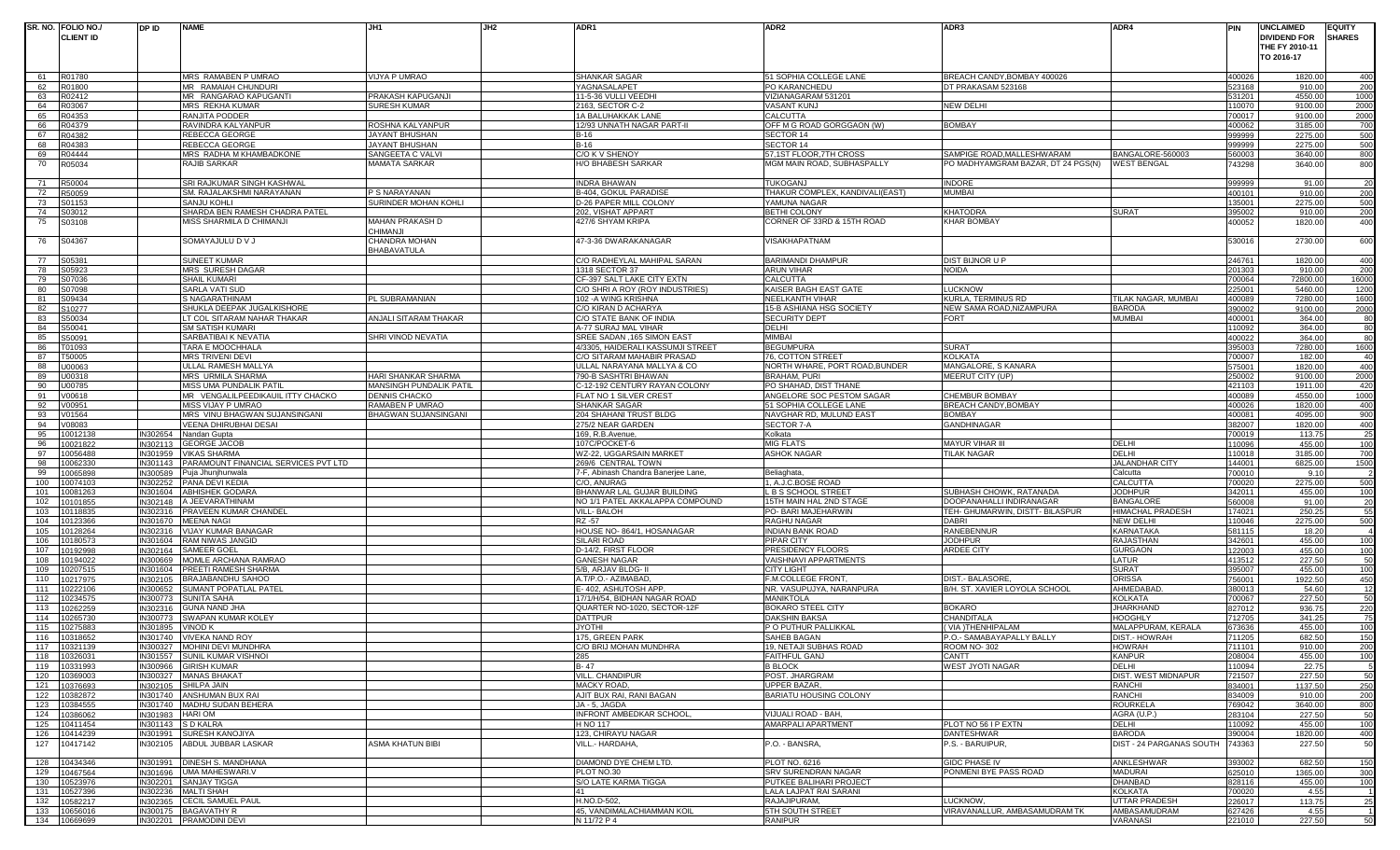|     | SR. NO. FOLIO NO./ | DP ID    | <b>NAME</b>                         | JH1                 | JH <sub>2</sub> | ADR1                                 | ADR <sub>2</sub>                    | ADR3                                                  | ADR4                      | <b>PIN</b> | <b>UNCLAIMED</b>    | <b>EQUITY</b> |
|-----|--------------------|----------|-------------------------------------|---------------------|-----------------|--------------------------------------|-------------------------------------|-------------------------------------------------------|---------------------------|------------|---------------------|---------------|
|     | <b>CLIENT ID</b>   |          |                                     |                     |                 |                                      |                                     |                                                       |                           |            | <b>DIVIDEND FOR</b> | <b>SHARES</b> |
|     |                    |          |                                     |                     |                 |                                      |                                     |                                                       |                           |            | THE FY 2010-11      |               |
|     |                    |          |                                     |                     |                 |                                      |                                     |                                                       |                           |            | TO 2016-17          |               |
|     |                    |          |                                     |                     |                 |                                      |                                     |                                                       |                           |            |                     |               |
| 135 | 10673535           | IN300982 | MOHAMMEDSIDIQ MOHAMMEDHANIF QURESHI |                     |                 | LOUDHWAD,                            | <b>MIRJAPUR</b>                     |                                                       | AHMEDABAD                 | 380001     | 910.00              | 200           |
|     |                    |          |                                     |                     |                 |                                      |                                     |                                                       |                           |            |                     |               |
| 136 | 0699562            | IN301055 | <b>SEEMA BHATT</b>                  | <b>VIVEK BHATT</b>  |                 | 40/59 A                              | RAGHUBAR DAYAL LANE                 | <b>NARHI</b>                                          | <b>LUCKNOW</b>            | 226001     | 455.00              | 100           |
| 137 | 0714376            | IN302236 | <b>MONIKA TARA</b>                  |                     |                 | A-1-B/49E                            | PASCHIM VIHAR                       |                                                       | <b>NEW DELHI</b>          | 110063     | 63.70               | 14            |
| 138 | 0719083            | IN301055 | RAJESH KUMAR TRIVEDI                |                     |                 | <b>RAM NAGAR</b>                     |                                     |                                                       | <b>LAKHIMPUR KHERI</b>    | 262701     | 455.00              | 100           |
| 139 | )728606            | IN301774 | <b>DIVYA DWIVEDI</b>                |                     |                 | D 48                                 | DEFENCE COLONY                      | 2ND FLOOR                                             | <b>NEW DELHI</b>          | 110024     | 91.00               | 20            |
| 140 | 0815423            | IN301774 | <b>KAVITA MAKHIJA</b>               |                     |                 | SHEETAL HOUSE                        | H NO 314                            | NATHANI BADA SATI BAZAR                               | <b>RAIPUR</b>             | 492001     | 1592.50             | 350           |
| 141 | 0852160            | IN301774 | SANWAR MAL SHARMA                   |                     |                 |                                      | <b>BURTOLLA STREET</b>              | 4TH FLOOR                                             | <b>KOLKATA</b>            | 700007     | 227.50              | 50            |
| 142 | 0854792            | IN301696 | LIONEL FLANAGAN                     |                     |                 | BAJAJ ALLIANZ LIFE INSURANCE CO LTD  | <b>BAJPAI CHAMBERS</b>              | RAJENDRA NAGAR CHOWK                                  | BILASPUR,C.G              | 495001     | 455.00              | 100           |
| 143 | 0866688            | IN302324 | GADIPARTHI V SRINIVASA RAO          |                     |                 | H NO T2-A-3, MAIN ROAD               | GOVT HOSPITAL, WARD - 12            | SATTENAPALLI                                          | <b>GUNTUR DISTRICT</b>    | 522403     | 4.55                |               |
| 144 | 0878703            | IN301895 | <b>RATHISH P B</b>                  |                     |                 | PARUTHANPARAYIL HOUSE                | NEDUMKANDAM PO                      |                                                       | <b>IDUKKI, KERALA</b>     | 685553     | 910.00              | 200           |
| 145 | 0901697            | IN300974 | ANKITBHAI D. SHETH                  |                     |                 | NR. MADHAVAV,                        | SHUKLA STREET                       | DIST. SURENDRANAGAR                                   | WADHWAN CITY.             | 363030     | 245.70              | 54            |
| 146 | 0919920            | IN302324 | KATTUBADI MAHAMMAD                  |                     |                 | VINAYAKA NAGAR                       | SOMANDEPALLI POST                   | PENUKONDA (T)                                         | <b>ANANTAPUR DISTRICT</b> | 515122     | 113.75              | 25            |
| 147 | 1004452            | IN300974 | TAMANNA A. MADAAN                   |                     |                 | SNARK POWER P. LTD.                  | F- 107/108, PARMAR TRADE CENTER,    | SADHU VASWANI CIRCLE                                  | PUNE                      | 411001     | 4.55                |               |
| 148 | 1067880            | IN300974 | ADHIYA SANGITA D.                   |                     |                 | <b>KRISHNA PREM.</b>                 | GOKULDHAM.                          |                                                       | <b>GONDA</b>              | 360311     | 455.00              | 100           |
| 149 | 1126345            | IN300239 | NAGARAJA                            |                     |                 | <b>NO 64</b>                         | AGASANAKATTE (ASLIGRAMA)            | DAVANGERE                                             | <b>KARNATAKA</b>          | 577012     | 455.00              | 100           |
| 150 | 1155873            | IN300974 | PATEL MADHUBEN PARESH KR            |                     |                 | 201, SANIDHAY APPARTMENT,            | GOKUL NAGAR, RAVAPAR ROAD,          | <b>DIST. RAJKOT</b>                                   | MORBI.                    | 363641     | 455.00              | 100           |
| 151 | 1242935            | IN301696 | PANKAJ GOPALRAO SANGWAI             |                     |                 | FLAT NO. 1                           | SARANG APARTMENTS                   | NEAR NIWARA COLONY NO. 5                              | GORAKSHAN ROAD, AKOLA,    | 444001     | 104.20              | 34            |
|     |                    |          |                                     |                     |                 |                                      |                                     |                                                       | MAHARASTRA                |            |                     |               |
| 152 | 1245090            | IN301696 | NITIN ONKARMAL DHOOT                |                     |                 | PARIWAR HOUSING SOCIETY              | <b>KESHAV NAGAR</b>                 | <b>AKOLA</b>                                          | <b>MAHARASHTRA</b>        | 444005     | 2331.15             | 513           |
|     | 153 11335647       | IN300394 | SHYAMLATA UPADHYAY                  | NAWAL NATH UPADHYAY |                 | 87 SARAT CHATTERJEE ROAD             | KLAYE APT FLAT NO 4/D               | BARAT COLONY LAKE TOWN                                | <b>CALCUTTA</b>           | 700089     | 1365.00             | 300           |
| 154 | 1397087            | IN301774 | KHUSHWANT RAI KHANNA                |                     |                 |                                      | SRINAGAR                            | <b>TRI NAGAR</b>                                      | DELHI                     | 110035     | 455.00              | 100           |
| 155 | 11418746           | IN301774 | MURALI MOHANRAO PILLALA             |                     |                 | 8-1-293/A/1 SHAIK PET                | FLAT NO 20 S S COMPLEX              | <b>DWARAKA NAGAR</b>                                  | <b>HYDERABAD</b>          | 500008     | 258.70              | 64            |
| 156 | 1430501            | IN300974 | RATNABHAI RANCHODBHAI RAGHVANI      |                     |                 | SMTM A JANI JIVANSHALA               | TAL. JASDAN                         | <b>DIST. RAJKOT</b>                                   | AMBARADI                  | 360050     | 227.50              | 50            |
| 157 | 1528315            | IN301774 | SAMIM KABIR                         |                     |                 |                                      | <b><i>FILJALA LANE</i></b>          |                                                       | <b>KOLKATA</b>            | 700039     | 1365.00             | 300           |
| 158 | 1542567            | IN301774 | RAM AWADH SINGH                     |                     |                 | 13 A/2/26                            | <b>BHAWAPUR</b>                     |                                                       | ALLAHABAD                 | 211006     | 22.75               |               |
| 159 | 1630575            | IN301774 | CHITRANJAN KUMAR JAIN               |                     |                 |                                      | <b>JAIPURIA MILL</b>                |                                                       | DELHI                     | 110007     | 455.00              | 100           |
| 160 | 1644371            | IN302269 | PRASHANTHA SANG                     |                     |                 | H NO 10-3-126                        | NYALKAL ROAD, SURYANAGAR,           | <b>NIZAMABAD</b>                                      | ANDHRA PRADESH            | 503001     | 910.00              | 200           |
| 161 | 1751572            | IN300239 | NALINI NAVA KUMARI I                |                     |                 | FLAT NO.43, UTI OFFICERS QUARTERS    | <b>BANDRA KURLA COMPLEX</b>         | BANDRA (E)                                            | <b>MUMBAI</b>             | 400051     | 910.00              | 200           |
| 162 | 1816294            | IN301774 | PRASHANT SINGH                      |                     |                 | 504 C WING NEW AKASHDEEP CHS         | TRIVEDI COMPLEX BEHIND SAH BHANDAR  | <b>MIRA ROAD EAST</b>                                 | MUMBAI                    | 401107     | 455.00              | 100           |
| 163 | 1854751            | IN301774 | SUJATA SHARMA                       |                     |                 | KF-4/38                              | <b>KADMA</b>                        |                                                       | <b>JAMSHEDPUR</b>         | 831005     | 887.25              | 195           |
| 164 | 1968254            | IN302236 | <b>JOHN FRANCIS</b>                 |                     |                 | B N 155, Plot No 108                 | Balram Nagar                        | Safilguda Malkajigiri                                 | Secunderabad              | 500047     | 227.50              | 50            |
| 165 | 1980350            | IN301774 | BIBHA OMPRAKASH JHA                 |                     |                 | GAUTAM COMPLEX B 501 SECTOR II       | KOKAN BHAVAN                        | <b>CBD BELAPUR</b>                                    | THANE                     | 400614     | 1365.00             | 300           |
| 166 | 1980423            | IN301774 | SHAILESH PRABHAKAR VORA             |                     |                 | GIRIRAJ MARUTI NAGAR                 | B/H PONAWALA COMPLEX                | <b>BAMROLI ROAD</b>                                   | <b>GODHRA</b>             | 389001     | 3150.00             | 500           |
| 167 | 1997191            | IN301774 | PRAKASH SIDARA                      |                     |                 | SIDARA COMPOUND                      | <b>BEHIND MANOHAR TALKIES</b>       |                                                       | <b>BILASPUF</b>           | 495001     | 227.50              | 50            |
| 168 | 2048974            | IN301774 | <b>KUMAR GAURAV</b>                 |                     |                 | M P JAIN                             |                                     | PATHURIA GHAT STREET                                  | KOLKATA                   | 700006     | 910.00              | 50            |
| 169 | 12061719           | IN301774 | <b>HEMANT</b>                       |                     |                 | RADAR HEAD                           | 501 SU AF                           | C/O 56 APO                                            | <b>BARNALA</b>            | 148101     | 455.00              | 100           |
| 170 | 2070914            | IN300214 | UDAILAL                             |                     |                 | 1813 18TH MAIN 4TH T BLOCK           | JAYANAGAR                           | <b>BANGALORE</b>                                      | <b>BANGALORE</b>          | 560041     | 4.55                |               |
| 171 | 2174060            | IN300239 | SURESH B KUNNUR                     |                     |                 | 23, FRIST FLOOR                      | JAYANAGAR                           | VIDYANAGAR                                            | <b>HUBLI</b>              | 580031     | 455.00              | 100           |
| 172 | 2225864            | IN300239 | <b>MANIKANDAN KRISHNAN</b>          |                     |                 | 17/2 BHUPEN ROY ROAD                 | PO BEHALA                           | <b>WEST BENGAL</b>                                    | <b>KOLKATA</b>            | 700034     | 45.50               | 10            |
| 173 | 2365695            | IN301774 | <b>ARUNESH PAGORE</b>               |                     |                 | B 3B/42 B                            | <b>JANAK PURI</b>                   |                                                       | <b>NEW DELHI</b>          | 110058     | 910.00              | 200           |
| 174 | 2604362            | IN301774 | MANOJ SETHI                         |                     |                 | ; 118                                | /ARDHMAN SAROVAR HIRA PATH          | NEW SANGANER ROAD                                     | <b>JAIPUR</b>             | 302020     | 45.35               | 13            |
| 175 | 2621572            | IN300214 | RAMA KANTA DAS                      |                     |                 | EAST KALYAN NAGAR                    | PO KALYAN NAGAR KHARDAH             |                                                       | <b>KOLKATA</b>            | 700112     | 113.75              | 25            |
| 176 | 12645668           | IN301774 | SANJEEV OMER                        |                     |                 | 214                                  | <b>SHIV KATRA</b>                   |                                                       | <b>KANPUR</b>             | 208007     | 1365.00             | 300           |
| 177 | 2870829            | IN302269 | BINU P                              |                     |                 | AJI BHAVANAM MUTTATHUKONAM PO        | PATHANAMTHITTA MUTTATHUKONAM        | <b>KERALA</b>                                         | <b>INDIA</b>              | 689625     | 80.75               |               |
| 178 | 13081846           | IN300183 | <b>USHA PUJARI</b>                  |                     |                 | SADAR BAZAR                          |                                     |                                                       | <b>GURGAON</b>            | 122001     | 455.00              | 100           |
| 179 | 3103691            | IN301774 | MADHUSUDHA AMULAPALLY               |                     |                 | H NO 3-1058                          | HUZURABADRAOAD                      | PARKAL                                                | <b>WARANGA</b>            | 506164     | 227.50              | 50            |
| 180 | 13147562           | IN300214 | BAPANIAH SETTY BALABHADRUNI         |                     |                 | T3 STERLING HANGING GARDEN NO 14     | VIDYODHAYA 1ST CROSS STREET T NAGAR |                                                       | CHENNAI TAMILNADU         | 600017     | 455.00              | 100           |
| 181 | 3241902            | IN300239 | PRAKASH SHAW                        |                     |                 |                                      | <b>NEBU BAGAN LANE</b>              | <b>KOLKATA</b>                                        | <b>KOLKATA</b>            | 700003     | 268.45              | 59            |
| 182 | 3288380            | IN301774 | SHANKAR RAO SUNKARI                 |                     |                 | LAST ROW OF N E COLONY               | OPP Q NO 978                        | <b>KASIMPARA</b>                                      | <b>BILASPUR</b>           | 495001     | 455.00              | 100           |
| 183 | 3314236            | IN302269 | RAMAKRISHNAN M                      |                     |                 | 7 306 B MANJALPATTINAM               | EMANESWARAM PO                      | PARAMAKUDI TK PARAMAKUDI                              | PARAMAKUD                 | 623707     | 284.50              | 21            |
| 184 | 3431158            | IN300513 | <b>SYED MAHMOOD</b>                 |                     |                 | H NO 23 2 371/1/B                    | MOGHAL PURA                         | <b>HYDERABAD</b>                                      | ANDHRA PRADESH            | 500002     | 45.50               | 10            |
| 185 | 3656489            | IN301022 | K RAM MOHAN                         |                     |                 | HNO 39 ROADNO6                       | VENKATESHWARA COLONY                | <b>SAROOR NAGAR</b>                                   | <b>HYDERABAD</b>          | 500035     | 455.00              | 100           |
| 186 | 3706697            | IN301774 | <b>AMIT NAGPAL</b>                  |                     |                 | MOH MALIYAN                          | KATEHRA BAZAR                       | <b>JWALAPUR</b>                                       | <b>HARIDWAR</b>           | 249407     | 668.85              | 147           |
| 187 | 3787985            | IN300214 | <b>MAYUKH INGO MITRA</b>            |                     |                 | 84 RAJA BASANTA ROY ROAD             |                                     |                                                       | KOLKATA WEST BENGAL       | 700029     | 637.00              | 140           |
| 188 | 14163056           | IN301549 | SHARDABEN KANTILAL THAKKAR          |                     |                 | 7BANK OF BARODA COOP HOUSING SOCIETY | NR KANKARIA FOOTBALL GROUND         | AHMEDABAD                                             |                           | 380022     | 4550.00             | 1000          |
| 189 | 4427862            | IN301774 | <b>UNNIKRISHNAN</b>                 |                     |                 | 392                                  | KUNNAMKULAM                         |                                                       | PERINTHALMANNA            | 679322     | 45.50               | 10            |
| 190 | 14480886           | IN301774 | RAM DASHARATH MADHALE               |                     |                 | <b>BHIM NAGAR NIPANI</b>             | TAL CHIKODI                         |                                                       | <b>BELGAUM</b>            | 591237     | 147.65              | 33            |
| 191 | 14511537           |          | IN300513 ASHISH AMRUT AVACHAT       |                     |                 | 42 BUDHWAR PETH                      | BEHIND N M V HIGH SCHOOL            | <b>PUNE</b>                                           | <b>MAHARASHTRA</b>        | 411002     | 227.50              | 50            |
|     | 192 14511609       |          | IN300394 ANIL KUMAR GARG            |                     |                 | Г-26                                 | <b>BUDH VIHAR</b>                   | PHASE I                                               | DELHI                     | 110041     | 22.75               |               |
| 193 | 14554368           | IN300214 | PRAVEEN JAIN                        |                     |                 | FLAT NO 2 LAL GANGA APARTMENT M G    | <b>ROAD</b>                         |                                                       | <b>RAIPUR CHHATISGARH</b> | 492001     | 1365.00             | 300           |
|     | 194 14685237       | IN300513 | NILADRI SEKHAR SEAL                 |                     |                 | T G 3/38 TEGHORIA 1ST FLOOR          | <b>TEGHORIA LICHUBAGAN</b>          | <b>KOLKATA</b>                                        | <b>WEST BENGAL</b>        | 700059     | 227.50              | 50            |
| 195 | 15467818           | IN301774 | SURESH P                            |                     |                 | NO 82 16A                            | <b>AGRAHARAM STREET</b>             |                                                       | <b>AUNDIPATTI</b>         | 625512     | 227.50              | 50            |
| 196 | 15850382           | IN301774 | <b>BISWAJIT SARKAR</b>              |                     |                 | P O BHOLARDABRI                      | ALIPURDUAR                          |                                                       | <b>JALPAIGURI</b>         | 736122     | 682.50              | 150           |
|     | 197 15977619       | IN301774 | DHANANJAYA RAO                      |                     |                 | NEELACHAL ISPAT NIGAM LTD            | <b>AT/PO DUBURI</b>                 |                                                       | <b>JAJPUR</b>             | 755026     | 910.00              | 200           |
| 198 | 16321736           | IN301774 | CHANDRAKANT GOKULDAS JAIN           |                     |                 | SHIV COLONY                          | CHOPDA                              |                                                       | <b>JALGAON</b>            | 425107     | 227.50              | 50            |
|     | 199 16454044       | IN301774 | <b>ASWINI KUMAR GHOSH</b>           |                     |                 | <b>BIDHAN MARKET</b>                 |                                     |                                                       | <b>SILIGURI</b>           | 734401     | 227.50              | 50            |
| 200 | 16535772           | IN301774 | PRADEEP REWAR                       |                     |                 | 206                                  | <b>BHARTENDU NAGAR</b>              | <b>KHATIPURA</b>                                      | <b>JAIPUR</b>             | 302012     | 2275.00             | 500           |
| 201 | 6582463            | IN300394 | <b>SUNNY PHILIPOSE</b>              |                     |                 | THARAKUNNEL                          | KOTHALA PO                          | PAMPADY                                               | <b>KOTTAYAM</b>           | 686502     | 455.00              | 100           |
| 202 | 17338959           | IN300394 | <b>ADNAN USMAN</b>                  |                     |                 | KOLLON HOUSE PILACKOOL               | <b>TELLICHERRY</b>                  | <b>KANNUR</b>                                         | <b>TELICHERRY</b>         | 670102     | 91.00               | 20            |
| 203 | 17438299           | IN300513 | <b>VINOD KHANNA</b>                 |                     |                 | 125 NEW LAYAL PUR                    |                                     |                                                       | NEW DELHI DELHI           | 110051     | 455.00              | 100           |
| 204 | 18483742           | IN300513 | YERREBOLOLLA VIJAY KUMAR REDDY      |                     |                 | FLAT NO 503 BLOCK 2A SMR VINAY CITY  | IDA BOLLARAM ROAD MIYAPUR           | SERILINGAMPALLY NEAR MIYAPUR CIRCLE RANGAREDDY ANDHRA |                           | 500049     | 455.00              | 100           |
| 205 | 19262138           | IN301330 | ACHUTA NAND DUTTA                   |                     |                 | C/O ELECTRIC CORNER                  | RAJ KUMAR GANJ                      | P.O. LAL BAGH                                         | <b>DARBHANGA</b>          | 846004     | 400.40              | 88            |
| 206 | 20182646           | IN301330 | <b>RAVI KUMAR</b>                   | RAMA VERMA          |                 | BLOCK D                              | H. NO. 77                           | <b>SHYAM NAGAR</b>                                    | <b>KANPUR</b>             | 208013     | 36.40               |               |
| 207 | 20648716           | IN301330 | LAKHMIR SINGH SABHARWAL             |                     |                 | <b>ISHWAR KUNJ</b>                   | SHASTRI NAGAR                       |                                                       | DHANBAD                   | 826001     | 4550.00             | 1000          |
| 208 | 20813607           | IN300360 | <b>SURJIT KOHLI</b>                 |                     |                 | 19/15 A TILAK NAGAR                  | <b>NEW DELHI</b>                    |                                                       |                           | 110018     | 227.50              | - 50          |
| 209 | 21817513           | IN301557 | <b>ATUL SINGHAL</b>                 |                     |                 | H NO-2382                            | VINOWA BHAVE KUNJ                   | <b>IPPC NAGAR, DIBIYAPUR</b>                          | AURAIYA                   | 206244     | 455.00              | 100           |
|     | 210 21985296       |          | IN301557 BEENA MISHRA               |                     |                 | J12/15-R-2                           | <b>BAULIA BAGH</b>                  |                                                       | <b>VARANASI</b>           | 221001     | 2275.00             | 500           |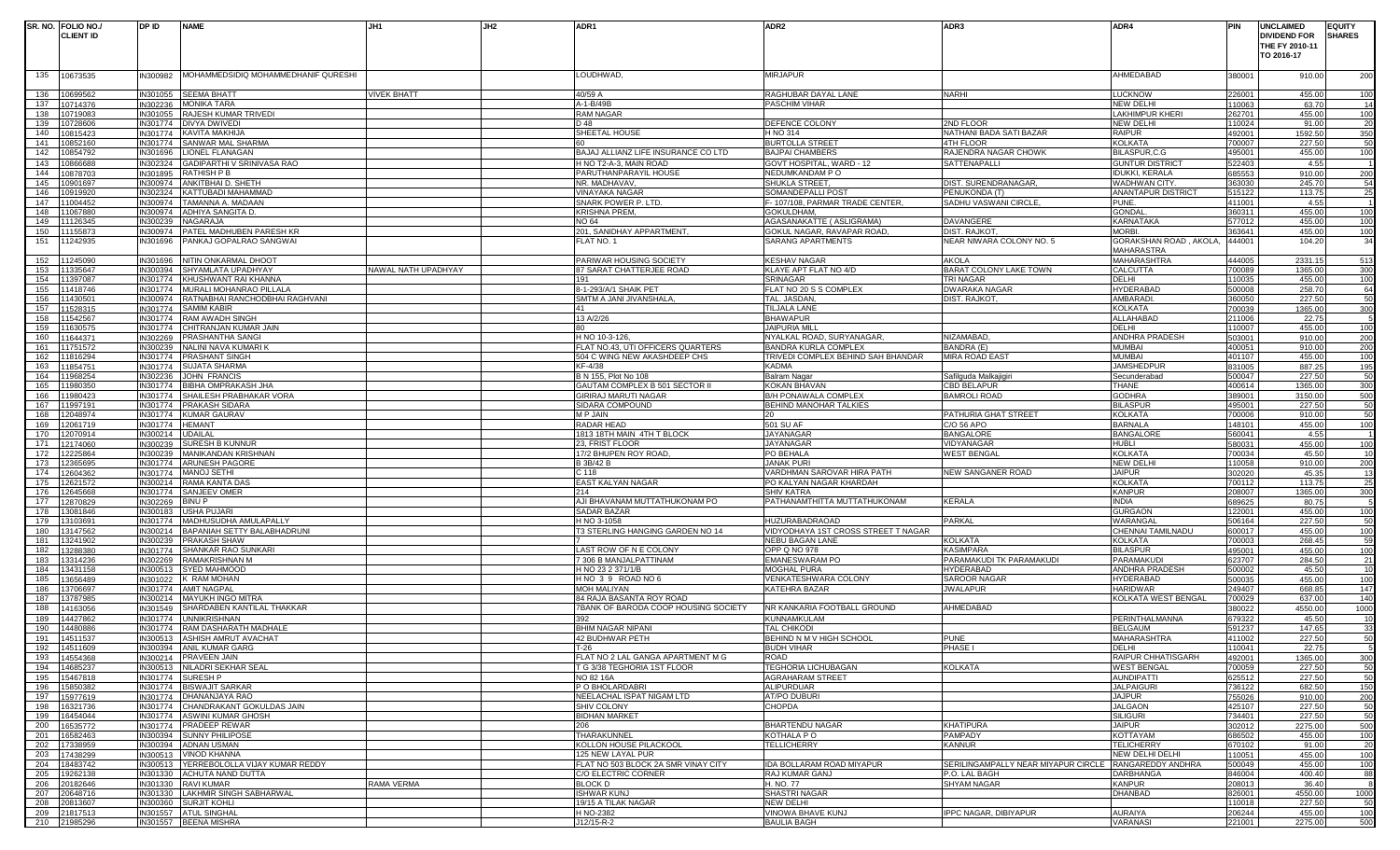|            | SR. NO. FOLIO NO./                           | DP ID                | <b>NAME</b>                                        | JH1                 | JH2                 | ADR1                                                 | ADR <sub>2</sub>                                       | ADR3                                  | ADR4                               | PIN              | <b>UNCLAIMED</b>             |                   | <b>EQUITY</b> |
|------------|----------------------------------------------|----------------------|----------------------------------------------------|---------------------|---------------------|------------------------------------------------------|--------------------------------------------------------|---------------------------------------|------------------------------------|------------------|------------------------------|-------------------|---------------|
|            | <b>CLIENT ID</b>                             |                      |                                                    |                     |                     |                                                      |                                                        |                                       |                                    |                  | <b>DIVIDEND FOR</b>          |                   | <b>SHARES</b> |
|            |                                              |                      |                                                    |                     |                     |                                                      |                                                        |                                       |                                    |                  | THE FY 2010-11<br>TO 2016-17 |                   |               |
|            |                                              |                      |                                                    |                     |                     |                                                      |                                                        |                                       |                                    |                  |                              |                   |               |
| 211        | 22049530                                     |                      | IN301557 SUSHIL KUMAR GUPTA                        |                     |                     | 115- BARA CHAURAHA                                   |                                                        |                                       | UNNAO                              | 209801           |                              | 455.00            | 100           |
| 212        | 2562766                                      | N301080              | MAHA SOMASUNDAARAM                                 |                     |                     | PLOT NO 22 / ARUMUGHA NILAYAM                        | MUTHAMIZH STREET / SOUTH PERIYAR NAG                   | VIRUDHACHALAM.                        | CUDDALORE DIST                     | 606001           |                              | 910.00            | 200           |
| 213        | 26783226                                     | IN301135             | <b>VISHAL PRAKASH UPPIN</b>                        |                     |                     | <b>PLOT NO 1019</b>                                  | <b>BASAVAKRUPA BLDG</b>                                | <b>MAHANTESH NAGAR</b>                | BELGAUM                            | 590016           |                              | 50.05             | - 11          |
| 214        | 3298674                                      | IN301250             | RANJIT KUMAR SARKAR                                | PAPIYA SARKAR       |                     | FLAT NO 607                                          | <b>SKY LINE TOWER</b>                                  | OLD PURULIA ROAD MANGO                | <b>JAMSHEDPUF</b>                  | 831012           |                              | 443.75            | 100           |
| 215<br>216 | 0388684<br>0548325                           | IN301160<br>IN301637 | <b>SULOCHANA</b><br>A SAMPATH KUMAR                |                     |                     | DHANDHU<br>SHREE JAYAM                               | 79 MOUNT ROAD                                          | <b>TEH CHURU</b><br><b>COONOOR</b>    | CHURU<br>COONOOF                   | 331001<br>643102 |                              | 455.00<br>68.25   | 100           |
| 217        | 0895529                                      | IN300476             | KAVITA KEDIA                                       |                     |                     | S 301 IDEAL PLAZA                                    | 11/1 SARAT BOSE ROAD                                   |                                       | <b>KOLKATA</b>                     | 700020           | 5460.00                      |                   | 15<br>1200    |
| 218        | 41068996                                     | IN302902             | DAYAKAR MAMIDI                                     |                     |                     | HOUSE NO 7 2 1764/104/B 41                           | <b>CZECH COLONY</b>                                    | <b>SANAT NAGAR</b>                    | HYDERABAD                          | 500018           |                              | 4.55              |               |
| 219        | 1232708                                      | IN301637             | <b>KUMAR S</b>                                     |                     |                     | $4 - 84$                                             | MARIYAMMAN KOVIL STREET WARD4                          | POTTIREDDYPATTI, POTTIREDDYPATT       | NAMKKAL                            | 637013           |                              | 227.50            | 50            |
| 220        | 1201060000567728                             |                      | NAND LAL CHANDRA                                   |                     |                     | A-17 CITY CENTRE SECTOR-4                            | <b>BOKAROSTEEL CITY</b>                                |                                       | BOKARO                             | 827004           |                              | 227.50            | 50            |
| 221        | 201060001638342                              |                      | JANMAJAY KUMAR                                     |                     |                     | S/O PARMESHWAR SINGH                                 | <b>VILL KANAUDI</b>                                    | PO MUTHER JEHANABAD                   | JEHANABAD                          | 804417           | 4095.00                      |                   | 900           |
| 222        | 201060500200963                              |                      | <b>GAURAV GOYAL</b>                                |                     |                     | B-5                                                  | <b>TODARMAL MARG</b>                                   | <b>BANI PARK</b>                      | <b>JAIPUR</b>                      | 302016           |                              | 172.90            | 38            |
| 223<br>224 | 201090001736757<br>201090001875620           |                      | K SRIDHARA REDDY<br>ANIL KUMAR GANDHI              |                     |                     | H NO 16-2-705/8/2/A<br>CHOUBISO KA MOHALLA           | <b>VISHNU APTS</b><br>PALACE ROAD                      | AKBARBAGH MALAKPET<br><b>BANSWARA</b> | HYDERABAD<br><b>BANSWARA</b>       | 500036<br>327001 |                              | 68.25<br>455.00   | 15<br>100     |
| 225        | 201090003863827                              |                      | <b>SUJATA SEN</b>                                  |                     |                     | 164 JODHPUR PARK                                     | KOLKATA LAKE, KOLKATA-SOUTH                            | NEAR ALLAHABAD BANK                   | KOLKATA                            | 700068           | 1137.50                      |                   | 250           |
| 226        | 1201090003938168                             |                      | <b>RANJAN KUMAR</b>                                |                     |                     | A-26 AMBIKA ENCLAVE                                  | 20 FEET ROAD NIHAL VIHAR                               | <b>NANGLOI</b>                        | <b>NEW DELHI</b>                   | 110041           |                              | 455.00            | 100           |
| 227        | 1201090700067233                             |                      | BAPURAO JAYARAM PATIL                              |                     |                     | PATIL WADA, AT POST PIMPALNER,                       | TAL. SAKRI, DIST. DHULE                                |                                       | PIMPALNER                          | 424306           |                              | 227.50            | 50            |
| 228        | 201092400071395                              |                      | <b>RENU VERMA</b>                                  |                     |                     | W/O ABHAY KUMAR VERMA                                | <b>HAJIPUR</b>                                         |                                       | VAISHALI                           | 844101           |                              | 455.00            | 100           |
| 229        | 1201160000053449                             |                      | <b>VENNILA G.</b>                                  |                     |                     | OLD NO:1K2, NEW NO:20                                | RAJAPETTAI STREET                                      | <b>PALLAPATTI</b>                     | KARUR                              | 639205           |                              | 113.75            | 25            |
| 230<br>231 | 1201160000054442                             |                      | SUGUMARAN U                                        |                     |                     | B49-2, DRO COLONY                                    |                                                        |                                       | MADURAI<br>HYDERABAD               | 325007           |                              | 68.25             | 15            |
| 232        | 201320000486042<br>1201320000589730          |                      | M AMEEN SAYANI<br><b>ABHISHEK DUBEY</b>            |                     |                     | <b>SAYANI FASHIONS</b><br>CHHOTI BAZAR               | 22/7/268/B SHOP 84/85 ABBASTOW<br>NEAR OLD POWER HOUSE |                                       | <b>CHHINDWARA</b>                  | 500002<br>480001 | 1528.40                      | 455.00            | 100<br>299    |
| 233        | 1201320000692149                             |                      | SHRIRAM RAGHAVENDRA HALLUR                         |                     |                     | F 1 CHINTAMANI APTS                                  | 6 7 AND 8 B WARD PANCHGAON ROA                         |                                       | <b>KOLHAPUR</b>                    | 416012           |                              | 395.60            | 64            |
| 234        | 1201320001008543                             |                      | <b>SUNIL KUMAR</b>                                 |                     |                     | 93                                                   | <b>NAWANPURA</b>                                       |                                       | <b>GHAZIPUR</b>                    | 233001           |                              | 455.00            | 100           |
| 235        | 1201320001174635                             |                      | SAHDEVSINH SODHA                                   |                     |                     | JALARAM TEMPL                                        | <b>GAYTRI NAGAR</b>                                    |                                       | <b>KHAMBHALIA</b>                  | 361305           |                              | 528.60            | 45            |
| 236        | 201330000023333                              |                      | YUVRAJ PRALAHDA KHADAKE                            |                     |                     | 210 BHAVANI PETH                                     | <b>JALGAON</b>                                         |                                       | <b>JALGAON</b>                     | 425001           |                              | 682.50            | 150           |
| 237        | 201330000062801                              |                      | JAYDIPSINH BALUBHA ZALA                            |                     |                     | QTR. NO 29                                           | POLICE B LINE                                          | NR. SARPAT GATE                       | <b>BHUJ</b>                        | 370001           |                              | 364.00            | 80            |
| 238        | 201330000158101                              |                      | HARINARAYAN MURLIDHAR SIKCHI                       |                     |                     | 284                                                  | <b>MANGALWAR PETH</b>                                  | <b>SATARA</b>                         | SATARA                             | 415002           |                              | 505.05            | 111           |
| 239<br>240 | 201330000293760                              |                      | MEENA LAXMAN DESHPANDE                             |                     |                     | 183/T RAILWAY COLONY<br>39. SHAKTI NAGAR.            | <b>NEAR RAILWAY STATION</b>                            | NANDURBAR                             | NANDURBAR<br><b>INDORE</b>         | 425412           |                              | 910.00            | 200           |
| 241        | 201700000072549<br>1201800000114838          |                      | LOKENDRA SINGH JHALA<br>SHIVLAL VANMALIDAS AGRAVAT |                     |                     | AT:- KHADKHAD                                        | TA:- VADIA                                             |                                       | KHADKHAD                           | 452001<br>365480 | 1322.50                      | 227.50            | 450<br>50     |
| 242        | 1201910100741857                             |                      | HARDIK BHANABHAI PATEL                             | BHANABHAI DAHYABHAI | <b>BHANUMATIBEN</b> | BESIDE GAYATI NAGAR SOC                              | KHUNDH VILLAGE                                         | <b>D NAVSARI</b>                      | CHIKLI                             | 396521           |                              | 227.50            | 50            |
|            |                                              |                      |                                                    | PATEL               | UKARAMBHAI PATEL    |                                                      |                                                        |                                       |                                    |                  |                              |                   |               |
| 243        | 201910101330509                              |                      | BHULABHAI NICHHABHAI PATEL                         |                     |                     | LALIYA FALIA                                         | BAMANVEL, VIL-BAMANVEL                                 | <b>TA-CHIKHLI</b>                     | Chikhli                            | 396521           |                              | 113.75            | 25            |
| 244        | 1201910101331992                             |                      | <b>RASHMI TEWARI</b>                               |                     |                     | HOUSE NO. 70                                         | CHARARI                                                |                                       | <u>Kanpur</u>                      | 208007           |                              | 910.00            | 200           |
| 245        | 1201910101343307                             |                      | VIMALKUMAR MOHANBHAI PATEL                         |                     |                     | GHEJ, KANBIWAD                                       | <b>TA- CHIKHLI</b>                                     |                                       | Chikhli                            | 396521           |                              | 227.50            | 50            |
| 246        | 202000000347096                              |                      | SULOCHANA SARAF                                    |                     |                     | A/ 102, DHEERAJ GAURAV                               | HEIGHT- 2, OFF NEW LINK ROAD,                          | ANDHERI-W,                            | MUMBAI                             | 400053           | 7350.00                      |                   | 2000          |
| 247<br>248 | 202060000324628<br>202060000376278           |                      | <b>KIRAN TIWARI</b><br>MUKESH SOLANKI              |                     |                     | <b>TAKIA KAWALDAH</b><br>WZ-539                      | <b>GORAKHNATH</b><br><b>BEECHKIAL</b>                  | PALAM VILLAGE                         | <b>GORAKHPL</b><br><b>DELHI</b>    | 273015<br>110045 |                              | 227.50<br>455.00  | 50<br>100     |
| 249        | 202060000484444                              |                      | <b>SUKUMAR BAG</b>                                 |                     |                     | VILL- ICHCHHABARI G P-NO-1                           | RAGHUNATHPUR P.S.-TAMLUK BLOCK                         | TAMLUK-NO-11 DIST-MIDNAPUR            | <b>TAMLUK</b>                      | 721668           |                              | 227.50            | 50            |
| 250        | 202300000485850                              |                      | E RAJAVEL                                          |                     |                     | OLD NO 6/287, NEW NO 287                             | SURIYA GARDEN,                                         | VASANTHAPURAM                         | <b>NAMAKKA</b>                     | 637002           | 1490.00                      |                   | 200           |
| 251        | 202700000032120                              |                      | GANPATBHAI MAGANBHAI PATEL                         |                     |                     | C-11, GOVT COLONY TITHAL                             | ROAD VALSAD                                            |                                       | VALSAD                             | 396001           |                              | 154.70            | 34            |
| 252        | 202700000132666                              |                      | MANISH KUMAR SINGH                                 |                     |                     | QR NO 25 A D POCKET                                  | MARODA SECTOR BHILAI                                   |                                       | Durg                               | 490006           |                              | 148.30            | 26            |
| 253        | 202920000122773                              |                      | <b>GIRDHAR BANGUR</b>                              |                     |                     | <b>BANGUR CHOWK</b>                                  | P.O.DIDWANA                                            |                                       | <b>DIDWANA</b>                     | 341303           |                              | 227.50            | 50            |
| 254        | 202990000154030                              |                      | SNEHANSU SEKHAR SAHANI                             |                     |                     | <b>NEAR BARBATI GAS</b>                              | SAHANI BHAWAN                                          | PO ARUNDOYA MARKET                    | CUTTACK                            | 753012           |                              | 18.20             |               |
| 255<br>256 | 1202990000186660<br>202990000294921          |                      | VENKATA RAO PERISETTY<br><b>ROHIT</b>              |                     |                     | QUARTER NO. 11/2<br>H NO 1310/1                      | ANDHRA SUGARS QUARTERS<br>ANAJ MANDI WARD 15           | AMBALA CITY DISTT                     | KOVVUR<br>AMBALA                   | 534350<br>134003 |                              | 1365.00<br>113.75 | 300<br>25     |
| 257        | 202990000376451                              |                      | <b>VIJAY KUMAR</b>                                 |                     |                     | <b>H NO 74</b>                                       | VILL MADHUBAN COLIYARI                                 | PO MADKHURKI                          | <b>DIST DHANBAD</b>                | 828307           |                              | 354.90            | 78            |
| 258        | 202990000829063                              |                      | SUSHIL KUMAR SINGH                                 |                     |                     | <b>DIST CHANDULI</b>                                 |                                                        |                                       | VARANASI                           | 232110           |                              | 395.85            | 87            |
| 259        | 202990001570875                              |                      | <b>GAUTAM DUTTA</b>                                |                     |                     | MANAGER DB GH                                        | G M S OFFICE PO JAMADOBA                               |                                       | DHANBAD                            | 828112           |                              | 227.50            | 50            |
| 260        | 202990005280652                              |                      | <b>SUKHDEV SINGH</b>                               |                     |                     | GALI NO 3 WARD NO 4                                  | H NO 266 JUJHAR SINGH NAGAR                            |                                       | <b>MALERKOTLA</b>                  | 148023           |                              | 4.55              |               |
| 261        | 202990005341094                              |                      | <b>NEDA SALIM HAJI</b>                             |                     |                     | 2 VALENTINA SOCIETY                                  | <b>KOREGAON PARK NORTH</b>                             | <b>MAIN ROAD PUNE</b>                 | <b>PUNE</b>                        | 411001           | 3185.00                      |                   | 700           |
| 262        | 203000000268748                              |                      | <b>MAHESH ANANT DESAI</b>                          | RAMA ANANT DESAI    |                     | B-5, 3RD FLOOR, SATYAVIHAR                           | NO 1 CO OP HOUSING SOCIETY                             | LTD. . NEAR JAMBHULKAR CHOWK          | PUNE                               | 411040           |                              | 273.00            | 60            |
| 263<br>264 | 203280000246164<br>203320000267410           |                      | <b>DEEPAK</b><br>MANOJ KUMAR                       |                     |                     | U 10, 2ND CROSS PIPELINE<br>VILL & POST SHARIF NAGAR | <b>KRISHNAPPA BLOCK</b><br><b>TEHSIL THAKURDWARA</b>   | MALLESHWARAM<br><b>DIST MORADABAD</b> | <b>BANGALORE</b><br>MORADABAD      | 560003<br>244601 | 3640.00                      | 329.00            | 25<br>800     |
| 265        | 203320000559691                              |                      | NARAYAN APPASAHEB CHALGE                           |                     |                     | SHRI KRISHNA NAGAR                                   | BHOKARDAN NAKA                                         | NEW MARKET YARD ROAD                  | JALNA                              | 431203           |                              | 455.00            | 100           |
| 266        | 203320000991731                              |                      | <b>ANJALI SHARMA</b>                               |                     |                     | 9-D ARMY OFFRS COLONY                                | GAUR ENCLAVE SULTANPUR ROAD                            | <b>LUCKNOW</b>                        | LUCKNOW                            | 226002           |                              | 682.50            | 150           |
| 267        | 1203320001023980                             |                      | SAANDEEP KANNADA VARDHANA                          |                     |                     | 21 1 ST CROSS 6TH MAIN                               | SARVABHOUMA NAGARA                                     | CHIKKALASANDRA                        | <b>BANGALORE</b>                   | 560061           |                              | 91.00             | 20            |
| 268        | 1203320001147580                             |                      | PRADEEP RAMCHANDRA GUPTA                           |                     |                     | B-4 1ST FLOOR NARAYAN NIVAS                          | GAVADWADI NEAR VIRAR RAILWAY                           | PHATAK VIRAR E                        | <b>VIRAR</b>                       | 401303           |                              | 910.00            | 200           |
| 269        | 1203320001312783                             |                      | DINESH KUMAR BHAKAT                                |                     |                     | <b>BARALA PUKURPARA</b>                              | P O NALHATI                                            | <b>DIST - BIRBHUM</b>                 | BIRBHUM                            | 731243           |                              | 568.75            |               |
|            | 270 1203320001424025<br>271 1203320001559579 |                      | SHOBHA KUMARI                                      |                     |                     | U B I RAMDAYAL GANJ                                  |                                                        | <b>DWARKA</b>                         | <b>JAUNPUR</b><br><b>NEW DELHI</b> | 222135           |                              | 227.50            | 50<br>1000    |
| 272        | 1203320001756259                             |                      | HANS RAJ GOYAL<br>N DAYALAN                        |                     |                     | FLAT NO 89 G/F SEC -17<br>578 ASTC OLD HUDCO         | PKT-E PH-2                                             |                                       | <b>HOSUR</b>                       | 110078<br>635109 |                              | 4550.00<br>113.75 | 25            |
| 273        | 1203320001782887                             |                      | PRASHANT MANKAR                                    |                     |                     | PLEG JIN                                             | WARD NO 3                                              |                                       | SHEGAON                            | 444203           |                              | 22.75             |               |
|            | 274 1203320001793099                         |                      | PARTHASARATHI CHAKRABORTY                          |                     |                     | VILL NORTH SURAVISTHAN                               | P O BADKULLA DT NADIA                                  |                                       | <b>NADIA</b>                       | 741121           |                              | 77.35             | 17            |
| 275        | 1203320001855159                             |                      | RANGNATHAPPA JAGANNATHAPPA JIRWANKAR               |                     |                     | MAHANANDA COMPLEX                                    | LONI ROAD                                              |                                       | RISOD                              | 444001           |                              | 455.00            | 100           |
|            |                                              |                      |                                                    |                     |                     |                                                      |                                                        |                                       |                                    |                  |                              |                   |               |
| 276        | 1203320002099543                             |                      | VINOD SHIVAJIRAO SHINDE                            |                     |                     | 463/3/4 SAMBHAJI NAGAR                               | RIKSHA STOP DEVENERA NAGAR                             | NEAR JEET BANGLOW ANJANI PARK         | <b>JALGAON</b>                     | 425002           |                              | 32.20             |               |
| 277        | 1203320002423143                             |                      | JAGDISHKUMAR P PATEL                               |                     |                     | MANJI NAGAR MANJIPURA RD                             | NR MANJIPUR CHOKDI                                     |                                       | <b>NADIAD</b>                      | 387001           |                              | 50.05             | 111           |
| 278<br>279 | 1203320002458297<br>1203320002529243         |                      | <b>VIJAY KUMAR</b><br>KHAN VIKAR AZIM AKBAR        |                     |                     | <b>SANKARPURI</b><br>FLAT NO 224                     | <b>HANUMAN NAGAR</b><br>SHIRIN APPARTMENT              | SHIVAJI NAGAR                         | SAHARANPUR<br><b>JALGAON</b>       | 247001<br>425001 |                              | 455.00<br>109.20  | 100<br>24     |
| 280        | 1203320002610936                             |                      | RANDHIR BAHADUR SINGH                              |                     |                     | NIRALA NAGAR GARWAR ROAD                             |                                                        |                                       | <b>BALLIA</b>                      | 277001           |                              | 310.30            | 86            |
| 281        | 1203320002623388                             |                      | NAYANKUMAR RAMANBHAI PATEL                         |                     |                     | <b>AT LIMBALI</b>                                    | <b>TA SOJITRA</b>                                      |                                       | <b>SOJITRA</b>                     | 387240           |                              | 227.50            | 50            |
| 282        | 1203320002744791                             |                      | JAYABEN L VAGHELA                                  |                     |                     | B/6/54                                               | OLD B TYPE                                             | <b>GIDC</b>                           | VAPI                               | 396195           |                              | 227.50            | 50            |
| 283        | 1203320002765351                             |                      | KAILASH CHANDRA JANGIR                             |                     |                     | NR MOR HOSPITAL                                      |                                                        |                                       | NAWALGARH                          | 333042           |                              | 91.00             | 20            |
| 284        | 1203320002766617                             |                      | <b>FULMATI KAMLAPRASAD PANDE</b>                   |                     |                     | <b>BHAMTI PURA AKHADA</b>                            | WARD NO 30                                             |                                       | <b>WARDHA</b>                      | 442001           |                              | 455.00            | 100           |
| 285<br>286 | 1203320002871567<br>1203320003418846         |                      | M SUBBA RAO<br>POOVATHINGAL MOHAMED AISABI         |                     |                     | 118 NO-2 MUDDAPURA<br>POOVATHINGAL H                 | HOSPET (TQ)<br>P O EDAVILANGU                          | BELLARY (D)<br>KODUNGALLUR AMANDOOR   | KAMPLI<br><b>THRISSUR</b>          | 583132<br>680671 |                              | 227.50<br>318.50  | 50<br>70      |
|            | 287  1203320003420931                        |                      | RAMDHAN LALCHIRAM SOMANI                           |                     |                     | H NO 126 GANDHI CHOWK                                | <b>BALLAPUR</b>                                        | <b>DIST CHANDRAPUR</b>                | <b>BALLAPUR</b>                    | 442701           |                              | 91.00             | 20            |
|            |                                              |                      |                                                    |                     |                     |                                                      |                                                        |                                       |                                    |                  |                              |                   |               |